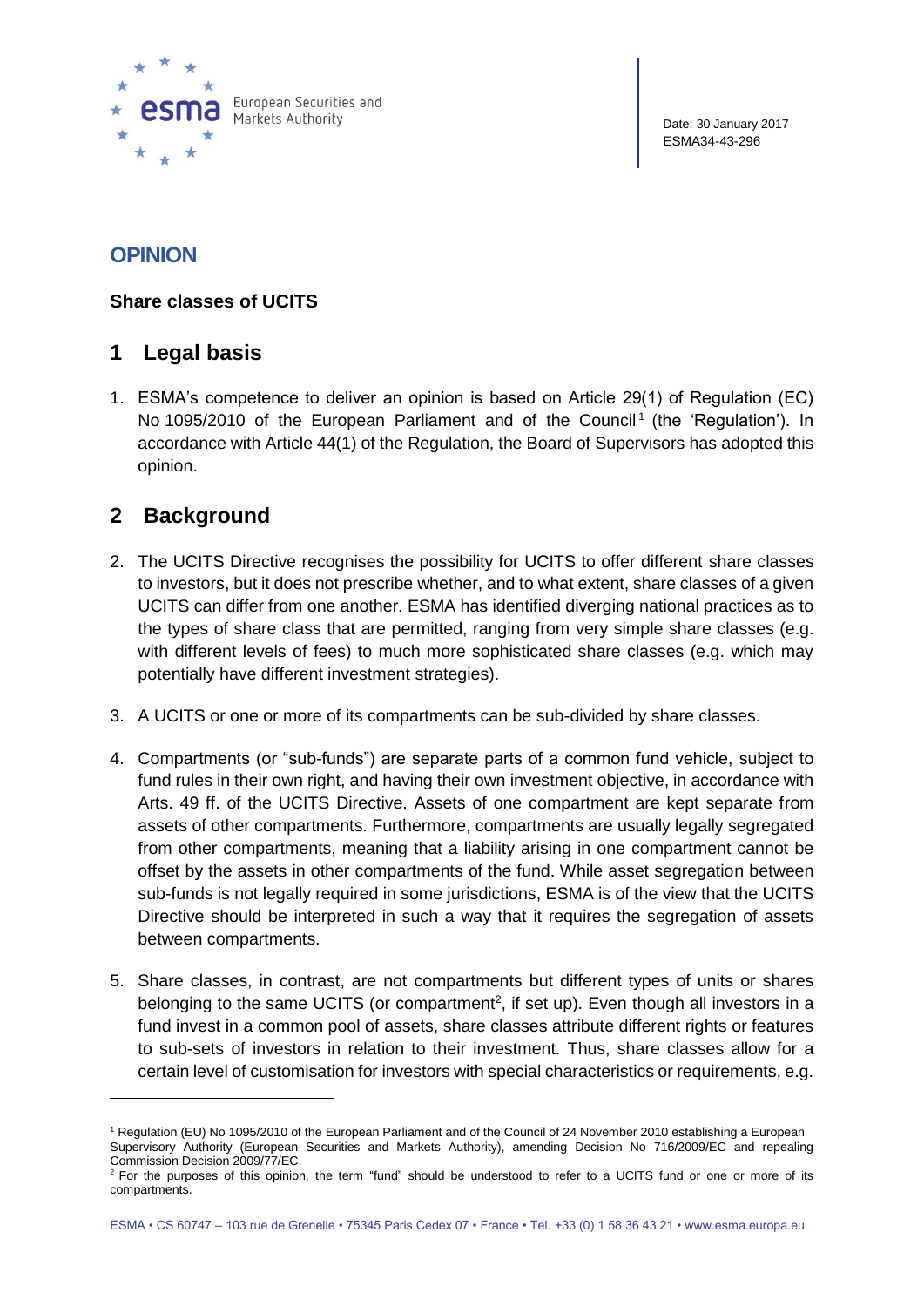

 $\overline{a}$ 

the distribution of revenues, a particular tax treatment under national law, or a different minimum investment amount. There is no legal segregation of assets between share classes. However, any costs arising in a given share class are attributed to the investors in that share class only. Any investment outcome relating to specific arrangements in a given share class is credited to that share class only.

- 6. While the UCITS Directive covers UCITS funds and compartments, it stays silent on the definition and scope of share classes, only recognising their existence in passing<sup>3</sup>. There is therefore as yet no common legal or regulatory framework for share classes throughout the EU. In some jurisdictions share classes cannot be set up at all; in others they are allowed, but the degree of flexibility varies, both in regard to their features and whether they need to be pre-approved by NCAs.
- 7. There are a number of reasons for offering share classes to investors instead of separate funds or investment compartments. While some of these reasons are of more benefit to the investor, especially to the one in the new share class, others may overall be more advantageous to the promoter, investment manager or distributor.
- 8. The main reasons for setting up share classes are:
	- a. Reduced cost: the cost of setting up a share class is approximately between 5% and 20% of the cost of setting up an investment compartment with a similar portfolio of assets;
	- b. Customisation for investor needs: investors may wish to invest in an existing fund on terms which are bespoke to their specific preferences, based for example on (i) currency, (ii) fees, (iii) voting rights, (iv) mitigation of certain investment risks, etc.;
	- c. Economies of scale: in a similar way to compartments, which already benefit from economies of scale, share classes of a large fund could benefit in terms of the administration, custody, management and ongoing advisory costs;
	- d. Fund sizes: setting up share classes allows funds to reach a size which allows large investors to invest in European UCITS funds without breaching their holding ratio;
	- e. Time to market: while, in some jurisdictions, it currently may take a matter of weeks or months to set up a new investment compartment, it may take only a few days to set up a share class;
	- f. Brand capitalisation: it is easier to attract new investment mandates by launching new share-class based fund products as part of an existing successful fund complex than by starting afresh with a new fund.

<sup>&</sup>lt;sup>3</sup> The UCITS Directive contains four references to the term "share class", all of them in the context of marketing to investors.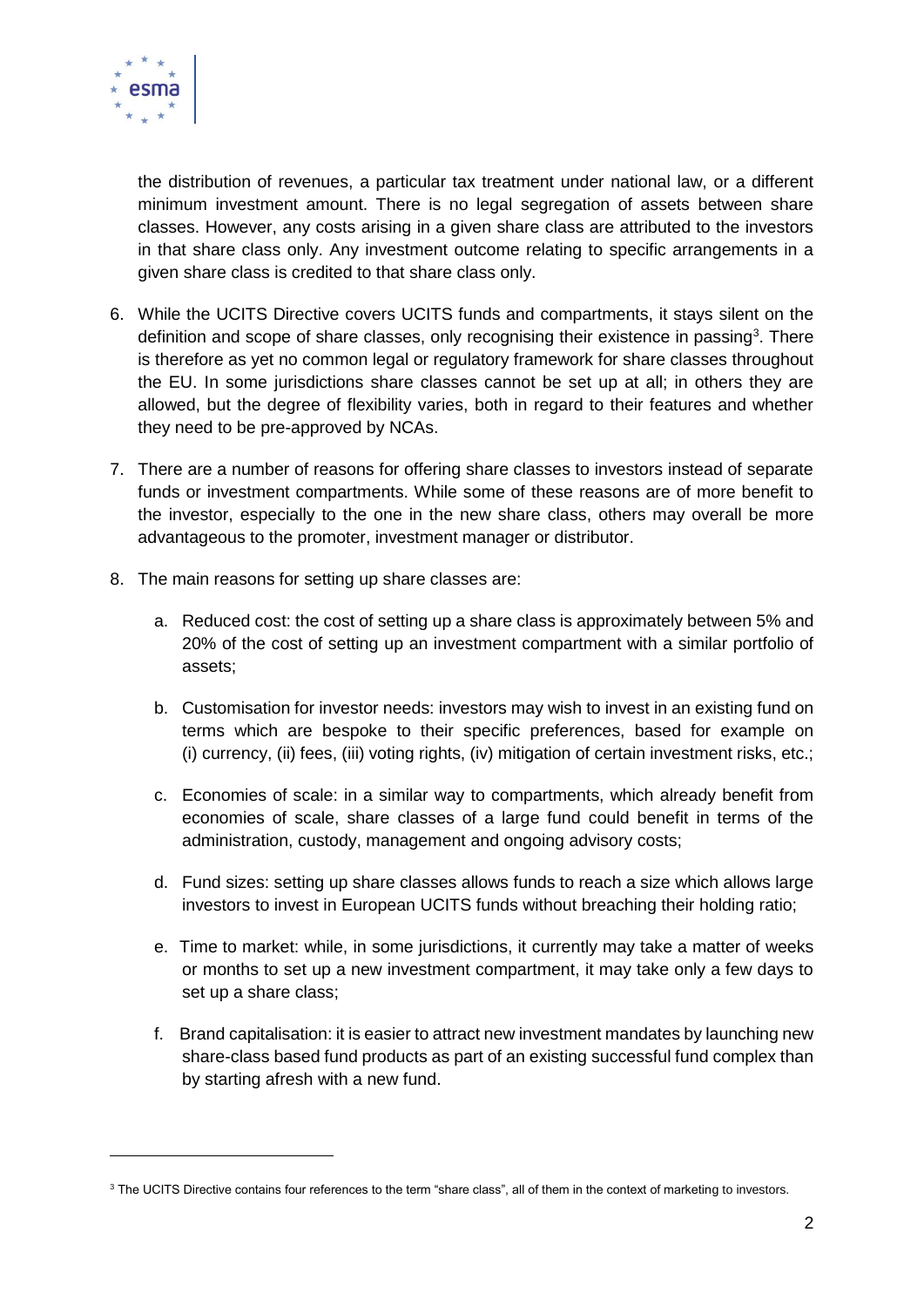

# **3 ESMA opinion – Key elements of share classes**

### **3.1 Overview**

- 9. ESMA is of the view that the following high-level principles should be followed when setting up different share classes:
	- "Common investment objective": Share classes of the same fund should have a common investment objective reflected by a common pool of assets;
	- "Non-contagion": UCITS management companies should implement appropriate procedures to minimise the risk that features that are specific to one share class could have a potentially adverse impact on other share classes of the same fund;
	- "Pre-determination": All features of the share class should be pre-determined before it is set up;
	- "Transparency": Differences between share classes of the same fund should be disclosed to investors when they have a choice between two or more classes.
- 10. In addition to the above principles, ESMA is of the view that share classes should never be set up to circumvent the rules of the UCITS Directive, particularly those on diversification, derivative eligibility and liquidity.

#### **3.2 High-level Principle: Common Investment Objective**

- 11. Share classes of the same fund are linked by a common investment objective which is realised through the investment in a common pool of assets.
- 12. There are currently several types of UCITS share classes set up throughout the EU, which provide investors with different features.
- 13. Some share classes, which could be classified as "technical share classes", have been set up with an administrative and/or accounting impact in mind. They differentiate between groups of investors (e.g. retail vs. institutional investors) or means of investment (e.g. in regard to management fees, minimum investment amounts, voting rights or currency). As the performance of the investment as such is not modified by the characteristics of these types of share classes, they share a common investment objective.
- 14. Other share classes could be classified as "overlay share classes". These share classes are identified by a derivatives-based hedging arrangement at share class level (also called a 'derivative overlay' or simply 'overlay'). This arrangement aims at mitigating ("hedging out") one or more of the risk factors of the common pool of assets for the investors belonging to the share class.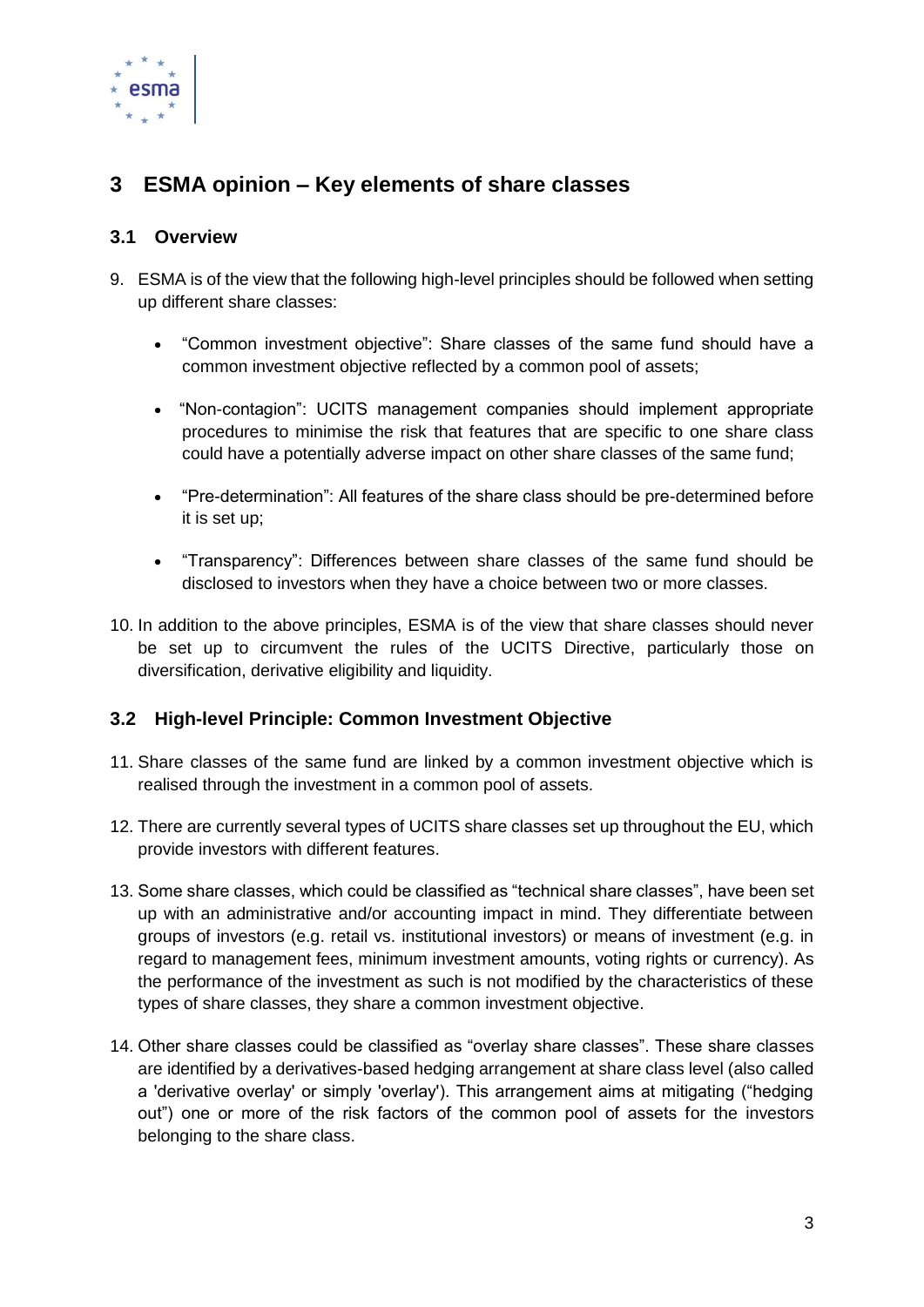

- 15. In terms of the meaning and scope of 'common investment objective', a number of different approaches can be envisaged. Some stakeholders believe that a common investment objective, realised through the investment in a common pool of assets, does not call for a common risk profile of the fund and its share classes, as long as a share class with a derivative overlay does not have a risk profile which is higher than the overall risk profile of the fund.
- 16. Other stakeholders argue that the common investment objective of a fund also requires a common risk profile within the fund, stating that the UCITS Directive does not specifically refer to share classes within the context of investment policies (Articles 49 ff. of the UCITS Directive). As a result, there is some concern that the use of derivative overlays within a share class could lead to that class having a risk profile, and therefore an investment objective, which would no longer be in line with the overall investment objective of the fund.
- 17. ESMA shares this concern. The Authority is of the opinion that hedging arrangements at share class level are not compatible with the requirement for a fund to have a common investment objective. ESMA holds the view that UCITS which aim at protecting the investor from certain types of risk should be set up as separate funds or sub-funds.
- 18. As an exception to the above, ESMA is of the view that *currency risk hedging* at the level of a share class is compatible with the principle of a common investment objective. As not all EU Member States share a single currency, ESMA sees currency risk hedging as a way to support a single market, as well as a means to level the playing field for investors from across the EU, by allowing them to invest in funds while mitigating the currency risk involved. Currency risk hedging is therefore a means to ensure that investors participate to the maximum extent possible in the same performance of the common pool of assets as other investors, even though their exposure to the fund is obtained through a different currency from the base currency of the fund. As such, all references to derivative overlays and hedging in this opinion should be understood as referring to currency risk hedging arrangements.

#### **3.3 High-level Principle: Non-contagion**

- 19. Share classes which are defined by a specific derivative overlay to systematically hedge out currency risk allow an investment manager to better align the characteristics of the common pool of assets to the preferences of a class of investors, so they could be seen as an appropriate and proportionate solution to the need to provide efficient levels of customisation to investors. However, these derivative overlays could also cause a disadvantage to investors in other share classes.
- 20. In general, the use of derivatives means that the fund enters into derivative contracts which may generate payment/delivery obligations at the level of the fund that it should be able to meet (e.g. in case of cash settlement of currency forward contracts, collateral arrangements). Due to the lack of asset segregation between share classes, the derivatives used in the overlay of a given share class become part of the common pool of assets.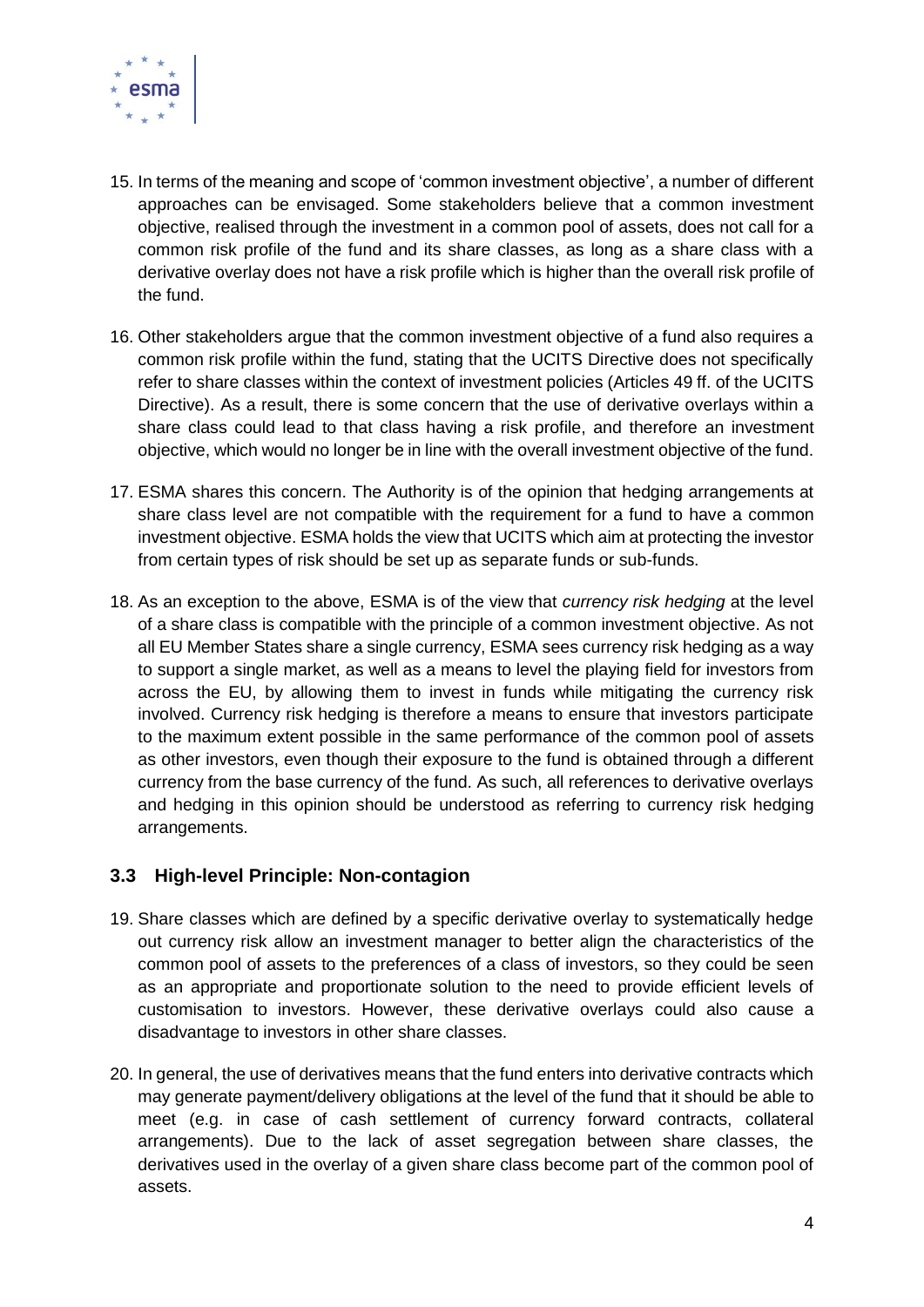

- 21. The application of a derivative overlay in a currency risk hedged share class therefore introduces potential counterparty and operational risk for all investors in the fund. This could lead to a risk of contagion (also known as spill-over) to other share classes, some of which might not have any derivative overlays in place. Spill-over risk could disadvantage investors in those classes with no derivative overlay, as well as those participating in the share class that benefits from the overlay.
- 22. Although this contagion risk may be mitigated, it cannot be fully eliminated, as the possibility of an adverse tail event materialising will persist, e.g. through the default of a derivative counterparty or through the losses relating to share class specific assets exceeding the value of the respective share class.
- 23. ESMA therefore believes that any additional risk introduced to the fund through the use of a derivative overlay for a given share class should be mitigated and monitored appropriately and only be borne by the investors in the respective share class in the event of its materialisation.
- 24. If the introduction of additional risk through using derivative overlays for hedging purposes at share class level leads to a rise in administrative costs due to the necessity for additional risk management, ESMA is of the view that these costs should only be attributed to (and borne by) the respective share class. ESMA is further of the opinion that the accounting methodology of the fund has to ensure that profit and loss (realised and unrealised) of the derivative assets used for hedging purposes in an overlay share class are only applied to the respective share class.
- 25. To ensure that the derivative overlay used to hedge the currency risk does not lead to spillover risk, it is important for the overlay to be scaled and managed appropriately in accordance with a set of minimum operational requirements. With this in mind, ESMA is of the view that the following operational principles should be observed:
	- a. The notional of said derivative should not lead to a payment or delivery obligation with a value exceeding that of the share class. To that end, the maximum potential amount of cash that could be paid to the counterparty or collateral that could be posted to the derivative counterparty should be prudently assessed by the management company and should not exceed the maximum pool of cash and eligible collateral corresponding with the value of the share class;
	- b. The UCITS management company should put in place a level of operational and accounting segregation which, at a minimum, ensures that there is a clear identification of the values of assets and liabilities as well as of profit and loss (realised and unrealised) in the respective share classes on an ongoing basis, and, at the very least, at the same valuation frequency of the fund;
	- c. The UCITS management company should implement stress tests to quantify the impact of losses on all investor classes of a fund that are due to losses relating to share class-specific assets that exceed the value of the respective share class; and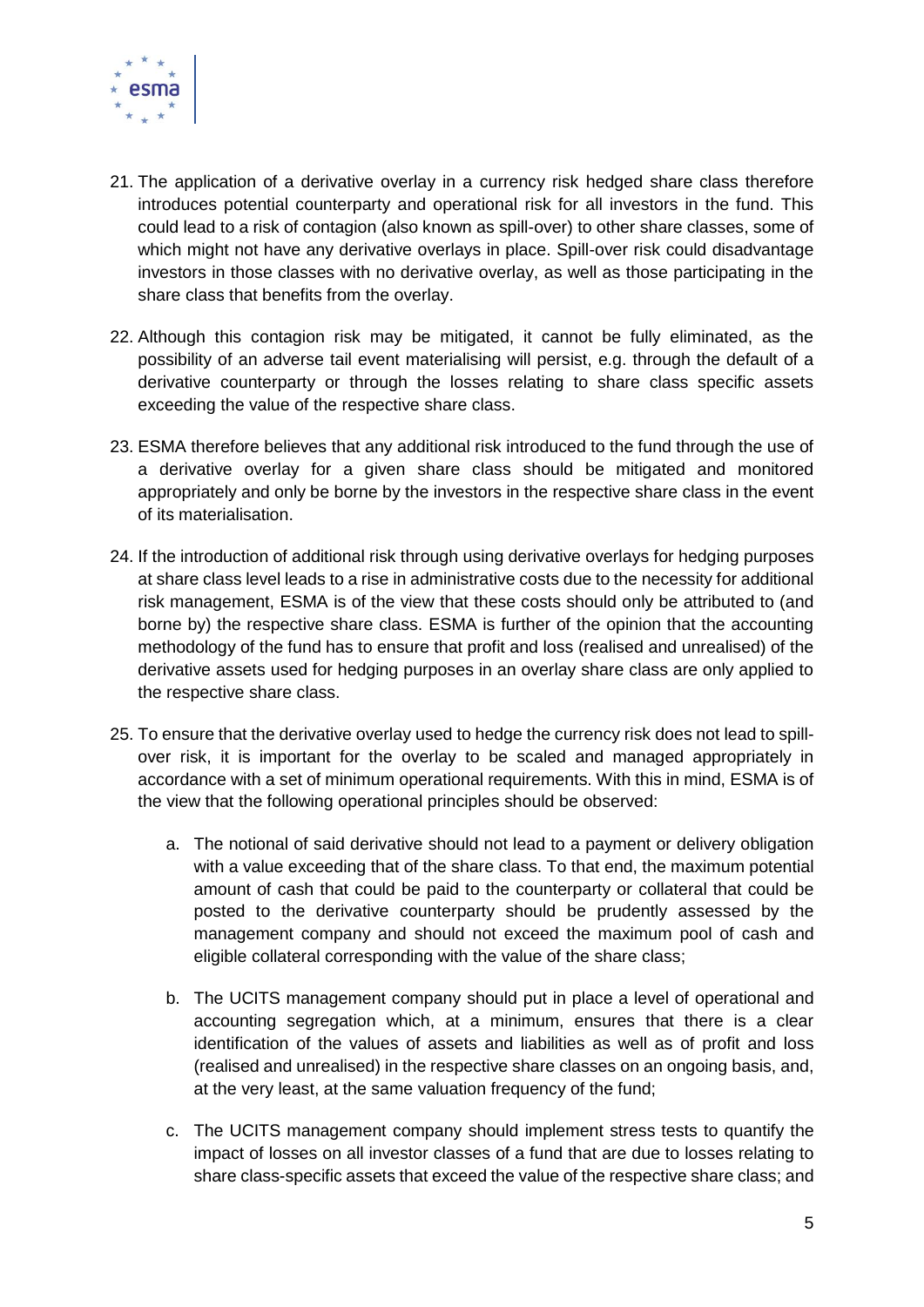

- d. The derivative overlay should be implemented according to a detailed, pre-defined and transparent hedging strategy.
- 26. ESMA is aware that daily subscriptions and redemptions lead to conditions where it is difficult to attain a perfect hedge within a fund or share class. To nonetheless ensure that the above operational principles are met, the UCITS management company should, at the level of the share class with a derivative overlay:
	- a. Ensure that the exposure to any counterparty of a derivative transaction is in line with the limits laid down in Article 52 of the UCITS Directive in respect to the net asset value of the share class;
	- b. Ensure that over-hedged positions do not exceed 105% of the net asset value of the share class;
	- c. Ensure that under-hedged positions do not fall short of 95% of the portion of the net asset value of the share class which is to be hedged against currency risk;
	- d. Keep hedged positions under review on an ongoing basis, at least at the same valuation frequency as the fund, to ensure that over-hedged or under-hedged positions do not exceed/fall short of the permitted levels stated above; and
	- e. Incorporate a procedure in said review to rebalance the hedging arrangement on a regular basis to ensure that any position stays within the permitted position levels stated above and is not carried forward from month to month.
- 27. ESMA is of the view that the operational principles outlined above should be seen as the minimum standard for share classes with a derivative overlay.

#### **3.4 High-level Principle: Pre-determination**

- 28. As outlined above, share classes attribute different rights or features to sub-sets of investors in relation to their investment. Depending on how the share class is designed, it could be set up so that the UCITS management company would have a certain amount of discretion in regard to the features of the share class, such as the hedging arrangement.
- 29. Derivatives used in hedging arrangements pose a potential contagion risk for the fund as a whole, due to the lack of segregation between share classes. A share class in which the risk to be hedged is at the discretion of the management company could lead to a situation where it was unclear to other fund investors which specific risk was being hedged at a given point in time. This could have a potentially adverse effect on investors in the fund, as they would lack information about the hedging arrangements in place and their potential effect on the common pool of assets.
- 30. ESMA is therefore of the view that all features of a share class should be pre-determined before the share class is set up, in order to allow the potential investor in the fund to gain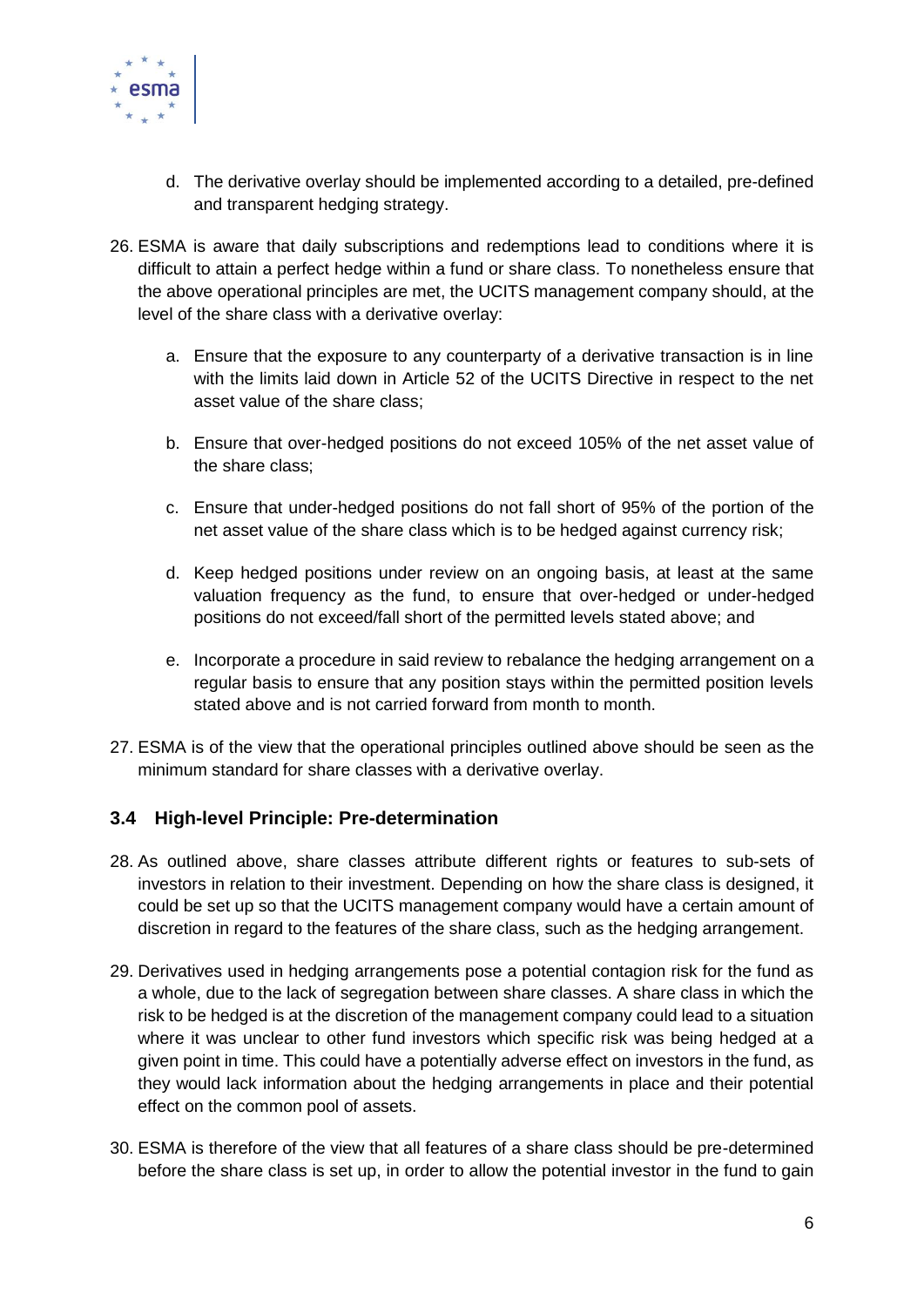

a full overview on the rights and/or features attributed to his investment. In share classes with hedging arrangements, this pre-determination should also apply to the currency risk which is to be hedged out systematically. Notwithstanding this, ESMA is of the opinion that this requirement neither limits the discretion of the UCITS management company as to the type of derivative instrument used to hedge the currency risk, nor its operational implementation.

### **3.5 High-level Principle: Transparency**

- 31. As share classes introduce a level of customisation which attributes different kinds of benefits to various groups of investors in a common pool of assets, it is important that the existence and nature of all the share classes of the fund are disclosed to all investors of the fund, whether they are participants in the share class or not. Furthermore, since some kinds of share classes, namely those with derivative overlays introduce counterparty and operational risk, new and existing investors should be informed about the creation and existence of such share classes in a timely fashion, including updates in periodic reports.
- 32. ESMA is of the view that the following operational principles, considered to be minimum requirements, should be observed by a fund with share classes to ensure a common level of transparency vis-à-vis all its investors:
	- a. The information about existing share classes should be provided via the fund prospectus as part of the details of the types and main characteristics of the units;<sup>4</sup>
	- b. In regard to the share classes with a contagion risk, the UCITS management company should provide a list of share classes in the form of readily available information which should be kept current; and
	- c. The stress test results should be made available to national competent authorities on request.

#### **3.6 Impact on existing share classes, transitional provisions**

- 33. As noted above, there are currently divergent approaches to share classes throughout the EU. While share classes cannot be set up at all in some Member States, the creation of share classes is not regulated at all or only to a certain extent in other jurisdictions, resulting in a wide array of share classes currently available to investors, which do not comply with the above principles.
- 34. ESMA is aware that the above principles will have a considerable impact on the investment fund markets in Member States where share class arrangements can currently be set up which do not comply with these principles.

 $\overline{a}$ 

<sup>4</sup> c.f. UCITS Directive, Annex I, Schedule A, 1.10